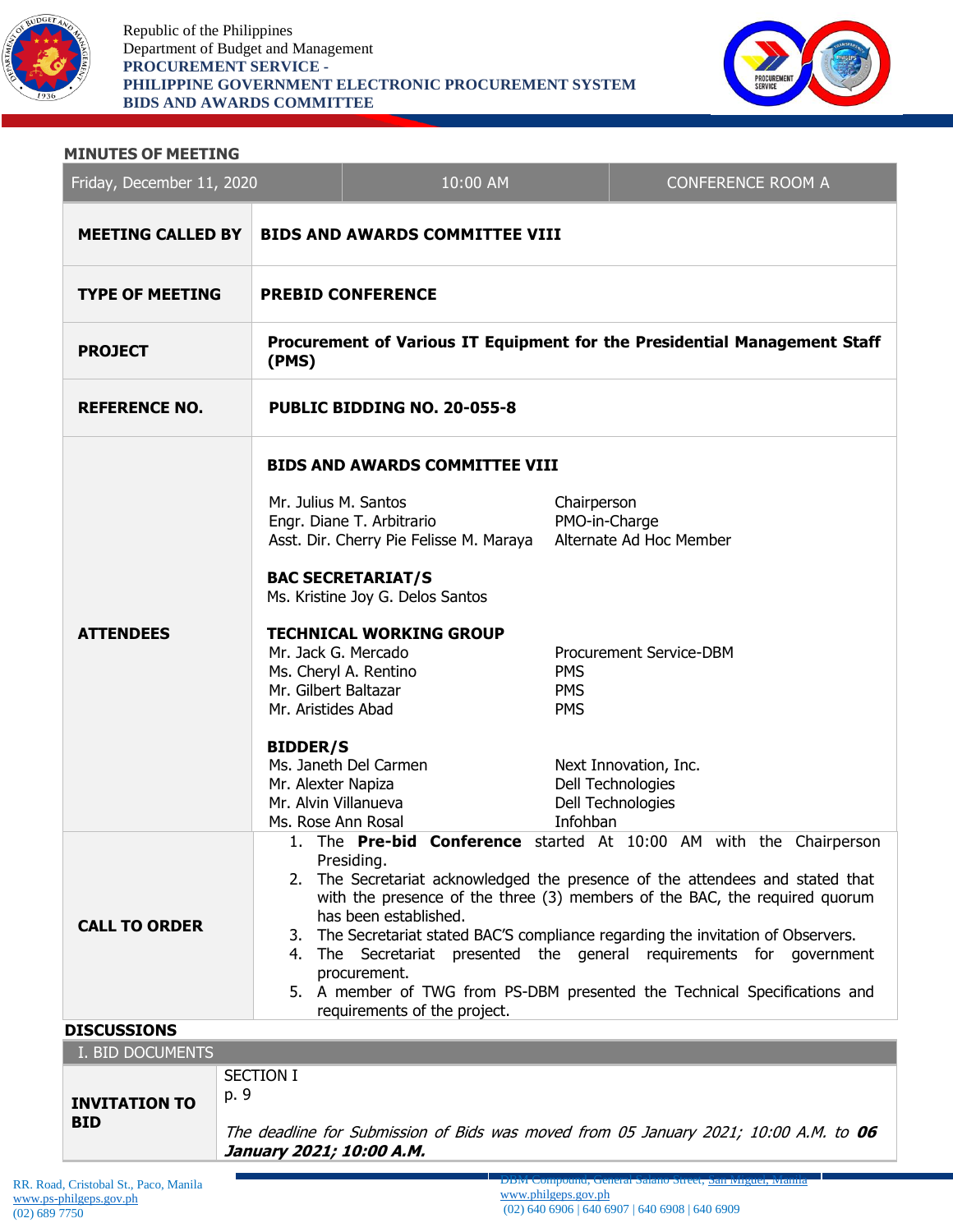| <b>INSTRUCTIONS</b><br><b>TO BIDDERS</b>                      | <b>SECTION II</b><br>There were no other discussions, clarifications, amendments, inclusions and revisions under<br>this Section of the Bidding Documents.                                                                                                                                                                                                                                                                                                                                                                                                                            |  |  |  |  |
|---------------------------------------------------------------|---------------------------------------------------------------------------------------------------------------------------------------------------------------------------------------------------------------------------------------------------------------------------------------------------------------------------------------------------------------------------------------------------------------------------------------------------------------------------------------------------------------------------------------------------------------------------------------|--|--|--|--|
| <b>BID DATA</b><br><b>SHEET</b>                               | <b>SECTION III</b><br>p.20 last paragraph of No. 4 of 20.2<br><b>XXX</b><br>For Lot 1, the eligible bidder shall conduct the Proof of Concept (POC) of the appliance being<br><del>offered.</del><br>XXX                                                                                                                                                                                                                                                                                                                                                                              |  |  |  |  |
| <b>GENERAL</b><br><b>CONDITIONS OF</b><br>THE CONTRACT        | <b>SECTION IV</b><br>There were no other discussions, clarifications, amendments, inclusions and revisions under<br>this Section of the Bidding Documents.                                                                                                                                                                                                                                                                                                                                                                                                                            |  |  |  |  |
| <b>SPECIAL</b><br><b>CONDITIONS OF</b><br><b>THE CONTRACT</b> | <b>SECTION V</b><br>There were no other discussions, clarifications, amendments, inclusions and revisions under<br>this Section of the Bidding Documents.                                                                                                                                                                                                                                                                                                                                                                                                                             |  |  |  |  |
| <b>SCHEDULE OF</b><br><b>REQUIREMENTS</b>                     | <b>SECTION VI</b><br>There were no other discussions, clarifications, amendments, inclusions and<br>revisions under<br>this Section of the Bidding Documents.                                                                                                                                                                                                                                                                                                                                                                                                                         |  |  |  |  |
| <b>TECHNICAL</b><br><b>SPECIFICATIONS</b>                     | Section VII<br><b>Section VII</b><br>Lot No. 1<br>Page No. 32<br><b>AGENCY SPECIFICATIONS</b><br><b>XXX</b><br>LAN:<br>• 3 (GE) LAN ports<br><b>DHCP Server for LAN Clients</b><br>• DHCP Reservation<br>• DNS Proxy for LAN Clients<br>• VLAN on LAN Support<br><b>.</b> Bandwith usage statistics<br>Syslog service<br>SNMP V1, V2c and V3<br><b>- LAN Bypas</b><br><b>LOAD BALANCING:</b><br><b>Intelligent Failover</b><br>• Session Persistence<br>• Per-Service Load Distribution<br>• Minimum of 8 balancing algorithms<br><b>SECURITY</b><br>DoS Prevention<br>• Web Blocking |  |  |  |  |

г

 $\overline{\phantom{a}}$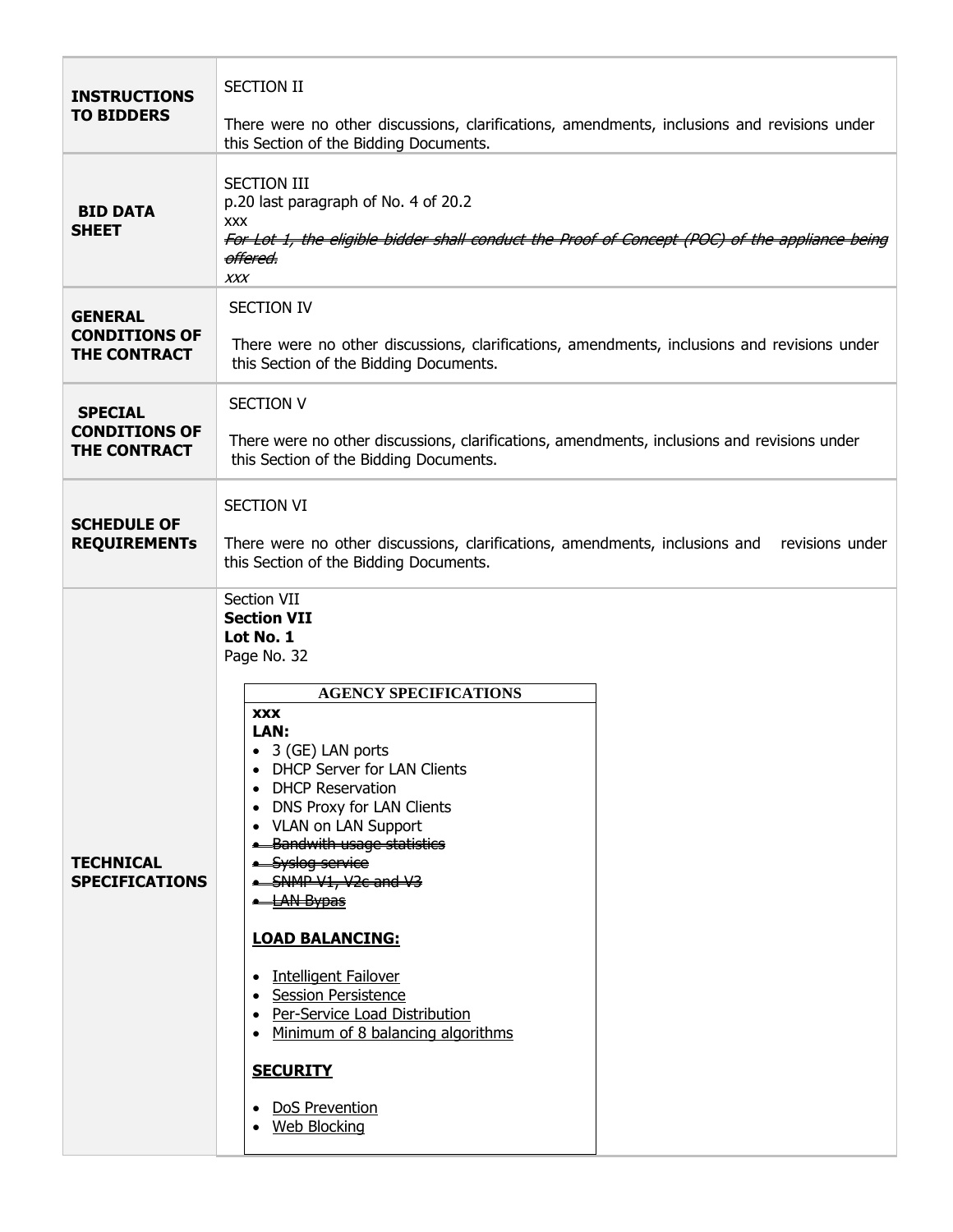### **VPN**

- 50 peers
- 200Mbps throughput
- Bandwidth Bonding
	- a. Site-to-Site VPN
	- b. Bandwidth Aggregation
	- c. Hot Failover
	- d. 256-bit AES Encryption
	- e. Pre-shared Key Authentication
	- f. Dynamic Routing
	- g. X.509 Certificate Support
- PPTP VPN Server
	- a. RADIUS, LDAP
	- b. Upto 100 users
- IPsec VPN (Network-to-Network)
	- a. X.509 Certificate Support
	- b. 50 tunnels

### **Advanced QoS**

- User Groups
	- a. Bandwidth Reservation
	- b. Individual Bandwidth Limit
- Application Prioritization
	- a. By user groups
	- b. SIP, HTTPS, VPN QoS
	- c. Custom Application QoS

### **Networking**

- NAT and IP Forwarding
- Static Routes
- Port Forwarding
- Many to One, One to One NAT
- NAT Pool
- SIP ALG, H.323 ALG
- UPnP, NAT-PMP
- WINS Server
- BGP, OSPFv2 and RIPv2 Support

# **DNS**

- Built-in Authoritative DNS
- Support for A, CNAME, NS, MX, PTR, SOA, SRV, TXT records

# **CAPTIVE PORTAL**

- Support for Wired and Wireless LAN **Clients**
- Support RADIUS Authentication
- Support LDAP Authentication
- Time and usage quotas on Open Access Mode
- Built-in customizable splash page

# **DEVICE MANAGEMENT**

Web administrative interface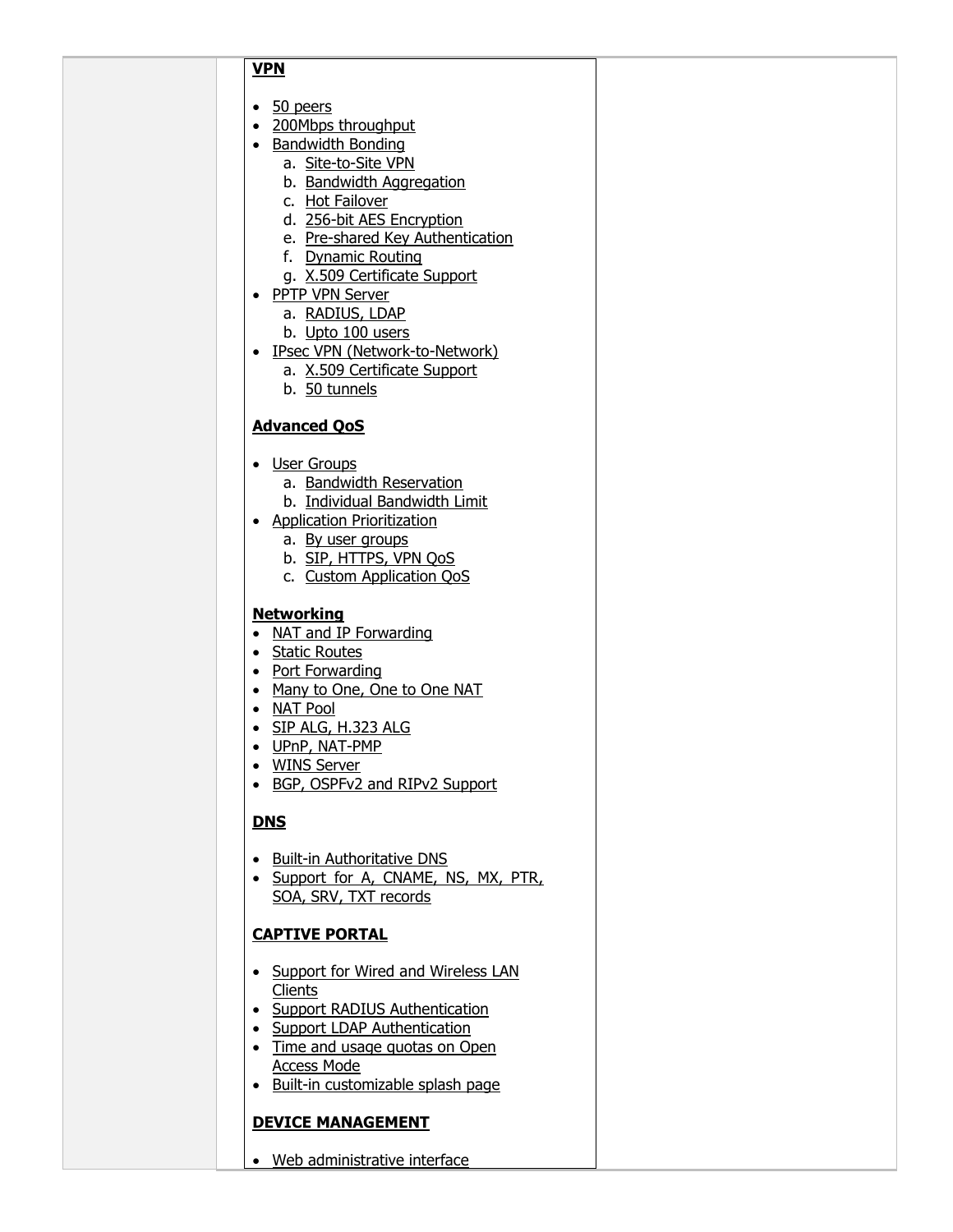|                                                                                     | • Command line interface<br>• Cloud Management<br>• Email notification<br>• Active client and session lists<br>• Bandwidth usage statistics<br>· Syslog service<br>SNMP V1, V2c and V3 |  |  |
|-------------------------------------------------------------------------------------|----------------------------------------------------------------------------------------------------------------------------------------------------------------------------------------|--|--|
|                                                                                     | <b>Section VII</b>                                                                                                                                                                     |  |  |
|                                                                                     | Lot No. 2<br>Page No. 33                                                                                                                                                               |  |  |
|                                                                                     | Xxx                                                                                                                                                                                    |  |  |
|                                                                                     | <b>AGENCY SPECIFICATIONS</b>                                                                                                                                                           |  |  |
|                                                                                     | <b>XXX</b>                                                                                                                                                                             |  |  |
|                                                                                     | Key Features:                                                                                                                                                                          |  |  |
|                                                                                     | <b>Xxx</b><br>g. Storage must support distributed sparing for<br>faster drive rebuilds and have all drives active<br>within the storage array.                                         |  |  |
|                                                                                     | CPU per Array: 2x 6-core, 1.76 GHz<br>Memory per Array: 96GB                                                                                                                           |  |  |
|                                                                                     | Disk Processor Enclosure: 25x2.5" SFF drives and<br>four IO modules                                                                                                                    |  |  |
|                                                                                     | Section VIII                                                                                                                                                                           |  |  |
| <b>CHECKLIST OF</b><br><b>TECHNICAL AND</b><br><b>FINANCIAL</b><br><b>DOCUMENTS</b> | Annex "D" Omnibus Sworn Statement<br>Amend the Omnibus Sworn Statement (Revised) in accordance with GPPB Resolution No. 16-<br>2020                                                    |  |  |
|                                                                                     |                                                                                                                                                                                        |  |  |